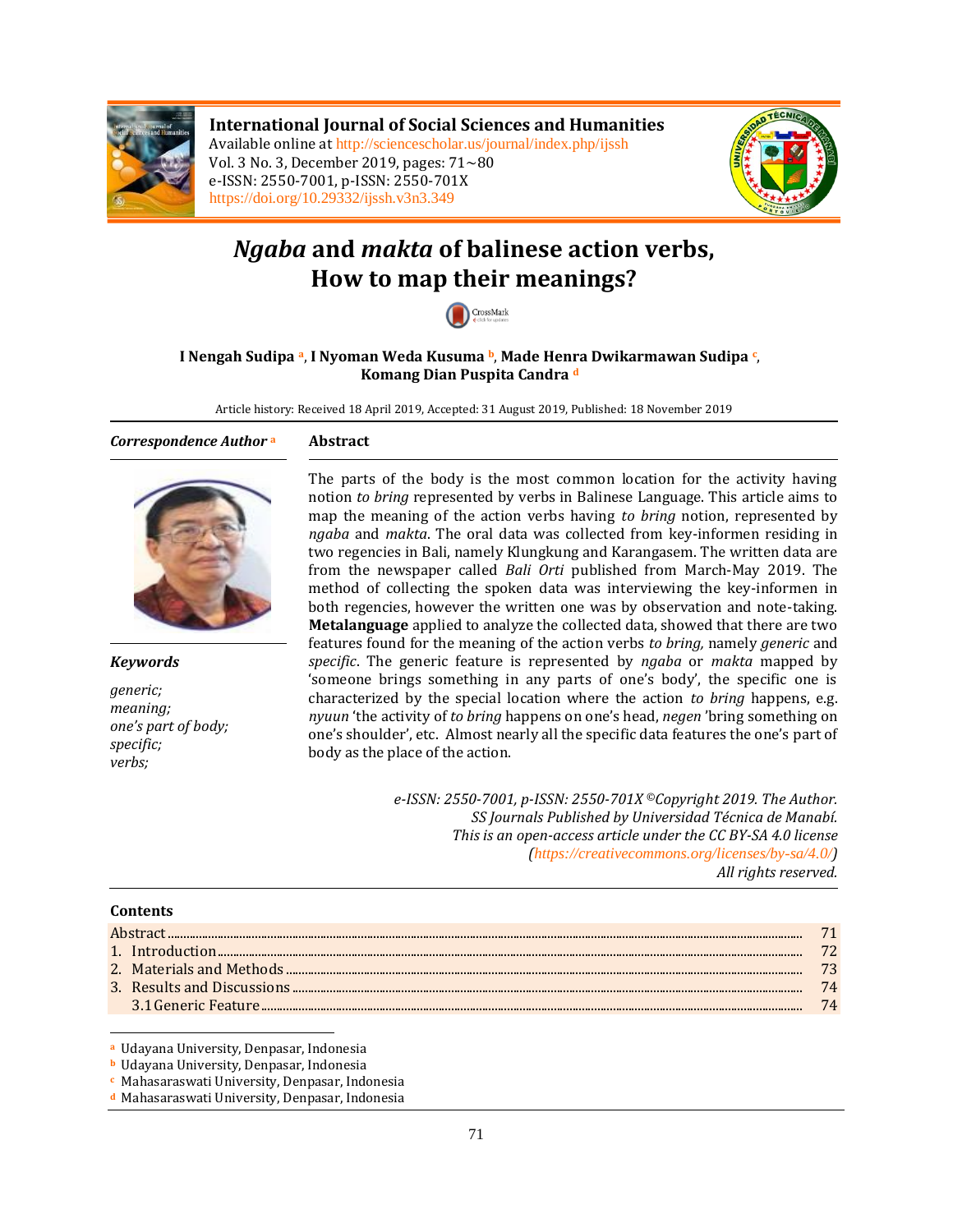|  |  | 75<br>78<br>78<br>79<br>80 |
|--|--|----------------------------|
|--|--|----------------------------|

#### **1. Introduction**

72

Balinese language is a local ethnic dialect spoken throughout Bali Island, West Lombok, and other transmigration areas, such as in South Sumatera, North Sulawesi and others in Indonesia. Bali province has 8 regencies and one municipality and 97% of the population are speaking Balinese language. In order to maintain using Balinese languages throughout Bali, the Bali governour issued an instruction no. 80/2018 in terms of the protection and usage of Balinese language, scripts and literatures. Balinese language is, moreover currently still used in the domains of (1) written language; (2) spoken language and in (3) tradition literature.

As a language-like other languages in the world, Balinese can be viewed from aspects of linguistics, among others from the phonological, morphological, syntactical as well as from the semantic ones. This article is concerned with the semantic analysis dealing with the verb, especially the action verb. [Givon \(1984\),](#page-8-0) divided the verb into three categories namely (1) State Verb; (2) Process verbs and (3) **Action** verbs. The differences are relied on the dynamics of verbal movement toward the reference. (1) The state verb is categorized to have stable time, meaning that this verb does not have time changes, even though the change is very slow, e.g. *inget* 'remember', *ngugu* 'believe'. (2) Process verb has less-stable time, because it moves from one entity to other entities, e.g. *engkes* 'getting smaller'. (3) The **action** verb has unstable time so that the change is considered very high, e.g. *ngaba* and *makta* 'to bring', and others.

[Mourelatos \(1981\),](#page-8-0) gave different term for the **action** verb, he states that there are three categories of verbs, namely: State, Process and **Events.** [Va Valin & La Polla \(1999\),](#page-8-0) used state of affairs to refer to phenomena in the world, and, following a tradition dating back to Aristotle, that there are four basic types of state of affairs:

- (a) *Situations*: static, non-dynamic states of affairs which may involve the location of a participant (a book being on the table), the state or condition of a participant (Maria being tired) or an internal experience of a participant (Fred liking Alice)
- (b) *Events :* state of affairs which seem to happen instantly, e.g. baloons popping, a glass shattering, a building blowing up
- (c) *Processes*: states of affairs which involve change ad take place place over time, e.g. a change of location (a book falling to the floor), in state or condition (ice melting, water freezing, clothes drying) or in the internal experience of a participant (Tannishe learninng Swahili)
- (d) *Actions*: dynamic states of affairs in which a participant does something. E.g. Chris singing, the ball rolling, the sun shining, a fire crackling, Yoanda swimming, the ground shaking, Tyrone drinking beer.

Balinese action verb with *to bring* notion has unique characteristics, apart from the generic verbs: *ngaba* and *makta,* the rests are referring to the certain location of the place where the action takes place. Lexicons: *nyuun* 'someone bringing something on one's head, *nangal* refers to bringing something in one's mouth, *negen* refers to one's shoulder, *ningting* happens on one's hand(s), *ngandong* on one's back, and *nyingal* on one's hip. Although every verb has special location called having the similar semantic field, it turns out that the mapping manages to show the slight differences. Accordingly, the reason why they may have slight differences because of the: *entity, instrument, method* and *result* implied in each verb with its arguments [\(Sudipa, 2004; Suryasa](#page-8-0) *et al.,* [2017; Indriyani, 2015\).](#page-8-0) Such examples as an empirical evidences taken from the actions verbs happen on one's shoulder: *nikul, negen, nengolong,*and *ngundit.* By applying metalanguage approach*, nikul* can be mapped as 'bringing something on one's shoulder'*, negen* 'bringing something on one's shoulder with the instrument of bamboo or wooden stick', *nengolong* 'bringing something heavy by more than one's shoulders using iron or wooden stick' *ngundit* 'bringing something light with stick, one side having burden is positioned higher than the other having no burden'. There are still a lot of action verbs with their own variants required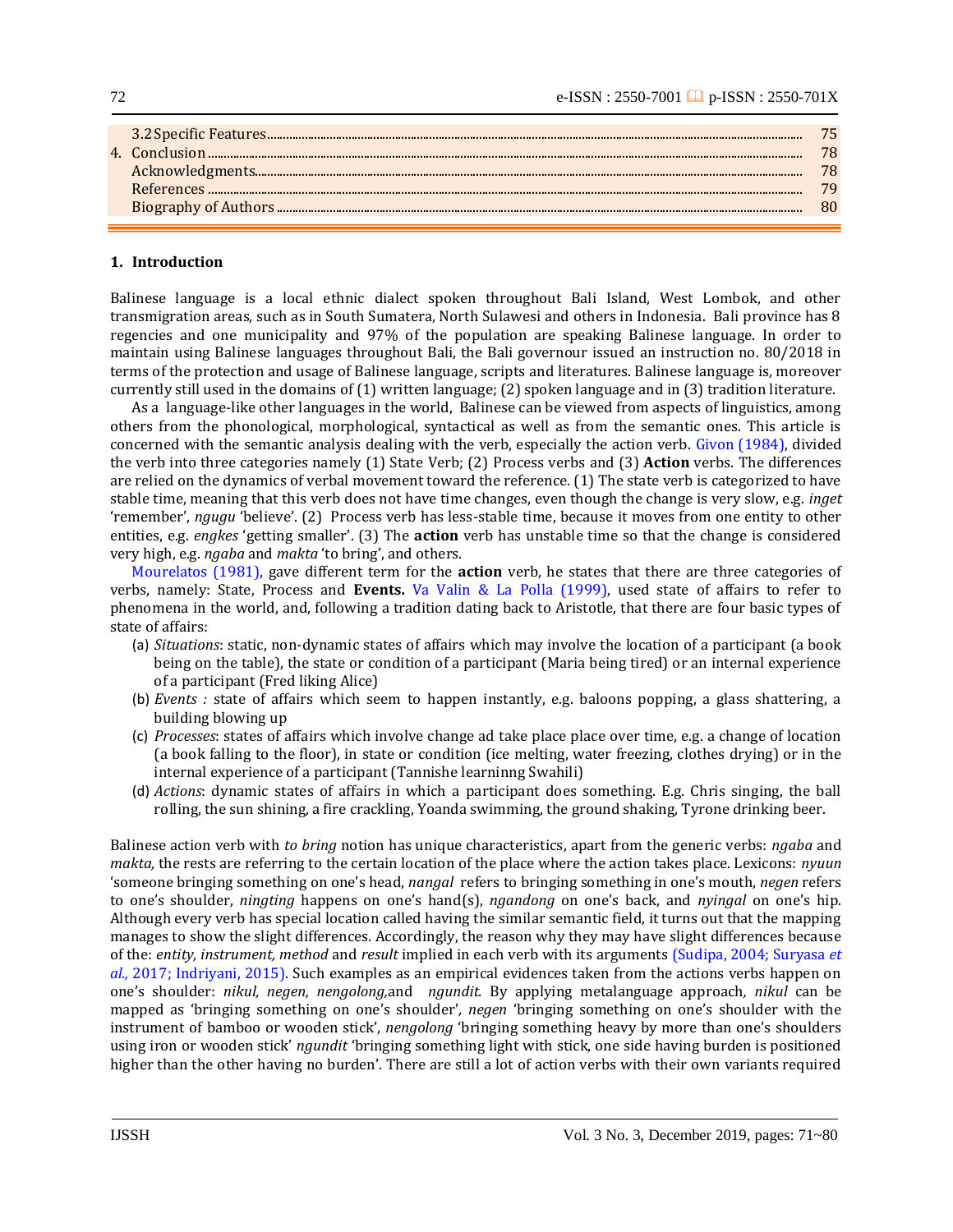to be further analysed, such as happens in locations of *head, hands, mouth, hip, chest* and *back.* This paper is mainly purposed to convey the subtle different meaning for each verb having the similar semantic field.

#### **2. Materials and Methods**

The data for this topic derives from the spoken dan written Balinese language. The spoken one was collected from key-informen residing in two regencies, namely Karangasem and Klungkung. The population of Karangasem regency is still welknown conducting ritual ceremony using Balinese language as a means of communiaction during such an ancient, sacred event. It is believed that Balinese language is preserved among the people involving in the ceremony. There are three villages were chosen as the location of residing of the key-informen, namely: *Macang*, *Seraya* and *Selat* villages. There are also three villages were taken as the location of this research in Klungkung regency, namely: *Aan*, *Bendul* and *Gunaksa* villages. Klungkung is famous for the old Balinese Kingdom heritage and some elder people tend to speak refined Balinese in their daily conversation. The methods applied in collecting data were by interviewing the key-informen based upon the interview guides, and observing their daily routine using Balinese language. The result of the interview and observation was furthermore noted down into a classified sheet to be analyzed. The written data is from the weekly newspaper called Bali Orti (BO) published from March-May 2019. This paper is specially issued in Balinese language dealing with: Balinese culture, literary works, current news, poems and short-story. The oral data was collected by direct interview with the key-informan in the respective research areas. The written one is by observation and note taking (Cargil *et al.,* [2013; Netra, 2016; Suryasa](#page-8-0) *et al.,* 2019). The *metalanguage* theory was used to analyze the collected data. The theory is always considered be able in finding out the meaning configuration or so called *meaning mapping* of each action verbs. As Keith Allan said in his book entitled Natural **Language Semantics** "The language which a linguist uses to describe and analyse the object language is called the METALANGUAGE [\(Allan, 2001\)](#page-8-0)" It turns out that the theory is successful because such modern approach in semantics relies upon *entity, process, instrumen* and *result* of the action done by the actor. The following ilustrations give clear ways:

- (2-1) : *I Bapa ngaba tas ka kantor* Name bring bag PREP office 'Father **brings** a bag to office'
- (2-2) : *Ajaka dadua mara nyidayang nengolong kucit-é* Person two just manage bring pig-DEF 'Two people just manage to **bring** (in their shoulders using stick) that pig'

| <b>Action Verb</b>                 | Part of<br>body | Entity                   | <b>Process</b>               | Instrument                                                                  | Result                                         | Meaning      |
|------------------------------------|-----------------|--------------------------|------------------------------|-----------------------------------------------------------------------------|------------------------------------------------|--------------|
| Data $(2-1)$ :<br>ngaba            | anywhere        | Bag                      | Carry, hold<br>lightly       | $\qquad \qquad \blacksquare$                                                | The burden<br>'bag' moves<br>from one<br>place | <b>Bring</b> |
| Data $(2-2)$ :<br><b>Nengolong</b> | Shoulders,      | Something<br>'heavy pig' | Seriously,<br>needs<br>power | A piece of wood,<br>iron as a stick,<br>carried by more<br>than one person. | The burden<br>'pig' manages<br>to be moved     | <b>Bring</b> |

| Table 1                                                                 |
|-------------------------------------------------------------------------|
| The following is the mechanism of applying <i>metalanguage</i> approach |

*Sudipa, I. N., Kusuma, I. N. W., Sudipa, M. H. D., & Candra, K. D. P. (2019). Ngaba and makta of balinese action verbs, how to map their meanings?. International Journal of Social Sciences and Humanities, 3(3), 71-80. https://doi.org/10.29332/ijssh.v3n3.349*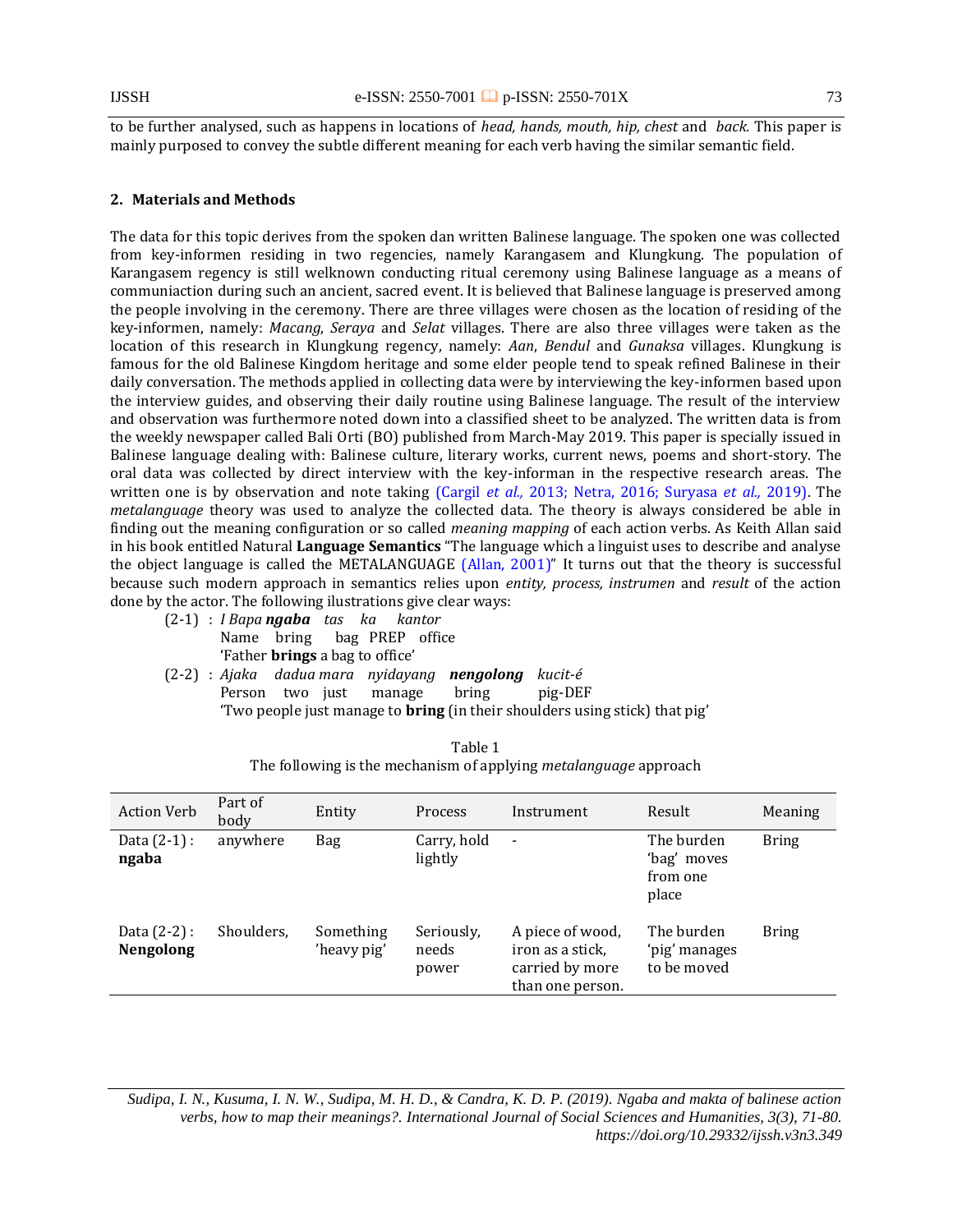#### **3. Results and Discussions**

Verb *ngaba* and *makta* 'to bring' are considered having generic feature since the activity can take place in any parts of human body. If someone wants to say that someone *to bring* something in general, the sentence could be **Budi** *ngaba* **buku 'Budi brings book'. Budi** as the subject/actor of the sentence can **bring the book** in his head, or mouth, or shoulder, or arm-pit, or hand(s) without referring to specific location. The lexical choice for *to bring* in Balinese would be totally different from the meaning of **ngaba** if it is specifically referring to certain location, e.g on the **head** *(*represented by: *nyuun, mundut, nyunggi)*. Various forms of lexicon are always associated with the location, or part of the body where the action takes place. Since the actions verbs like *ngaba* and *makta* happen on any part of one's body, it is called having **generic** feature, however the rests referring to certain location of one's body-parts, e.g. *nyuun* 'bringing something on one's head; *negen '*bringing something on one's shouder' are classified by having **specific** ones.

#### *3.1 Generic Feature*

Balinese action verb with generic feature is represented by the lexicons: *ngaba* and *makta* (H). Since Balinese language has language stratifications, *ngaba* is stratified as common word spoken by common people, but *makta* is classified as a refined dialect only used by the noble family members.

a) *ngaba* having the root of [*aba 'bring'*] undergoes the nasalization process to become an action verb *ngaba* 'to bring'. This form is used to show the bringing activity for any entities without referring to certain location or part of the body where the action takes place.



**Verb** *ngaba* -> bringing something on any parts of body which does not refer to specific location where the action takes place (foto source: https//en.wikipedia.org/wiki)

- (3-1) *aba mulih laptopé jani, nah!* bring home N TIME IMP. 'b**ring** home the laptop now, ok!
- (3-2) *adin-né tusing nyak ngaba don biu* name-POSS. NEG. want bring leaf banana 'his brother does not want to **bring** the banana leaf'
- b) *makta* having the root [*bakta 'bring'*] is also undergoing nazalisation process to be an action verb *makta.* This form is stratified as a kind of refined dialect used by most high caste, noble family members or showing the items belonging to them.
	- (3-3) *ketah magenah ring duur peti sawa tur kabakta majeng ring Ida Sulinggih* (Bali Orti: 21/4/ 2019:6) generally location PREP. over box corpse and bring PREP. NAME Priest 'generally be placed over the corpse-box and **brought** towards the Priest'
	- (3-4) *Ida taler makta makatah sarana sané tetuek ipun wantah* NAME also bring a lot preparation Q focus GEN. only *kawikanan lan kawicaksanaan* (Bali Orti : 5/5 2019:6) knowledge and wisdom 'the Priest also **brings** various preparations focussing to the only cleverness and wisdom'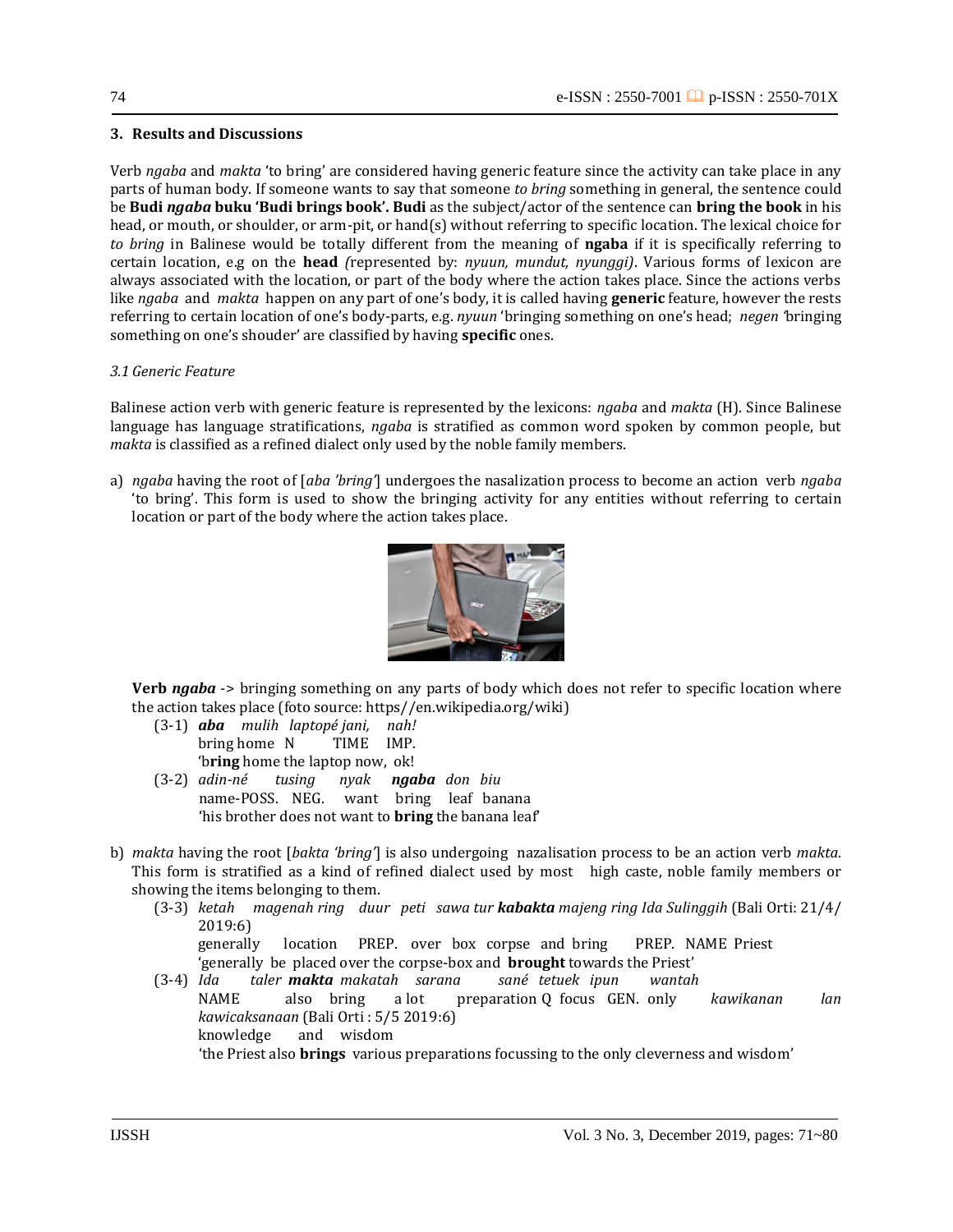

(foto source : https//en.wikipedia.org/wiki)

**Verb** *makta '*bringing something can be on any places in one's body, not referring to specific location'

#### *3.2 Specific Features*

a) Head

**Nyuun** and **nyunggi** are classified having something *to bring* located in the head. The entities usually brought are among others: basket for **nyuun**, and **nyunggi** are usually small baby, kitten, puppy to show the happiness or pride of the person carrying such cute objects. **Mundut**, however must be associated with the sacred items for ritual ceremony, or properties belonging to the royal family members.

- (3-1) *dagang-é nyuun sok masliweran di peken-é* trader-DEF. bring basket around PREP. market-DEF. 'the woman-trader **brings** basket (on her head) hanging around the market'
- (3-2) *kuluk-né cenik sesai masunggi doén kija ajaka* EMPHATIC PREP. accompany 'the small puppy, everyday it **is brought** (on his head) anywhere he goes'
- (3-3) *becikang mundut tapakan Ida Bhatara apang nénten runtuh* careful bring symbol of God in order NEG. fall 'be careful **to bring** (on the head) the God's Symbol in order not to fall down'
- (3-4) *niki duwén I Ratu, titiang jagi mundut* this has noble NAME, NAME want bring 'is this yours?, allow me **to bring** it (on my head)'

Data (3-3) indicates that the entity is the sacred one, and (3-4) shows that it is belonged to *I Ratu* means one of the addresses given to the Queen or King; while *Ida Bhatara* refers to 'one of the god's names'

b) Shoulder

N**egen, nikul, nengolong,** and **ngundit** are closely related to the action taking place on one's shoulder**.**  No matter the entity to bring**,** all can be expressed by the concerned lexicons**.** The only reason why the lexcions are used to imply subtle different meaning, is the instrument used to bring something on one's shoulder, e.g. **ingin** is used to express the meaning of bringing something with stick to connect the two burdens. The lexicon **nikul** *has* the similar meaning to **negen** however for the activity of **nikul** the person does not need stick as a kind of instrument to carry, because the entity is exactly put on the shoulder. The activity of **nengolong** must be done by more than one person and need stick made of wood or iron since the burden is very heavy, such as a pig or a basket of stone. The verb **ngayot** has similar actitivity to **nengolong,** however it is more intended to the entity of royal daughter/son using wooden gold-decorated chair. This activity is conducted in relation to the ritual ceremony. The unique meaning shown by the verb **ngundit,** the activity of bringing is on one's shoulder, using a stick, but the rear-burden must be placed higher or similar to the fore-one. The actor brings something in such an away that the back-burden does not disturb the actor when he moves or walks down the street. This is clearly caused by the area of the

*Sudipa, I. N., Kusuma, I. N. W., Sudipa, M. H. D., & Candra, K. D. P. (2019). Ngaba and makta of balinese action verbs, how to map their meanings?. International Journal of Social Sciences and Humanities, 3(3), 71-80. https://doi.org/10.29332/ijssh.v3n3.349*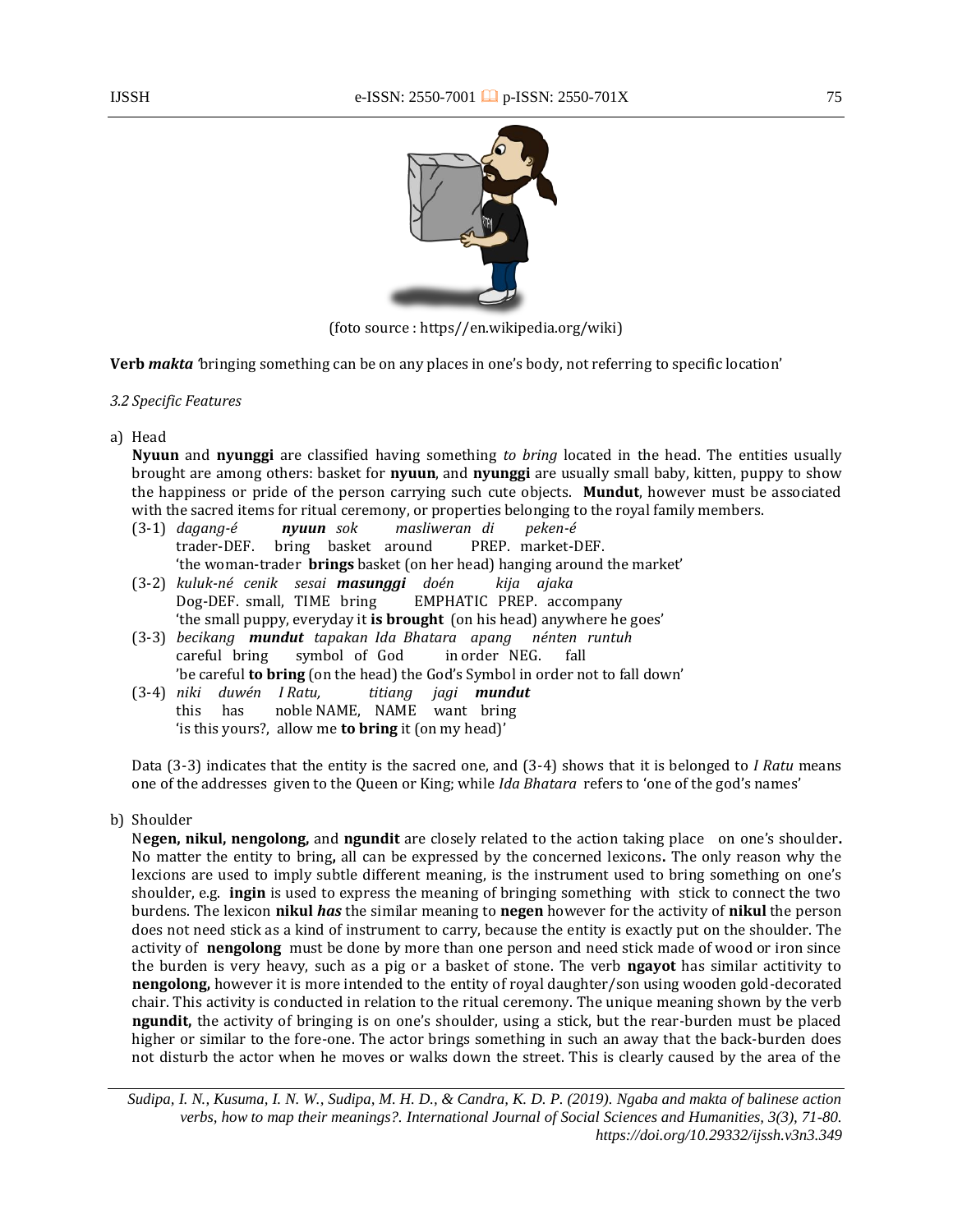activity is not usually flat, sometimes it is done in terracing fields or hilly roads. The fore part of stick must be without burden and must be placed lower or similar to the rear one.

- (3-5) *jag tegen banten-é apang aluh* Just bring offering-DEF. to easy *'*just **bring** (on your shoulder) the offering it is easy'
- (3-6) *néh tikul saang-é ka paon apang gampil* yes bring fire-wood-DEF. PREP. kitchen make tidy 'please **bring** (on your shoulder) the firewood to the kitchen, to make it tidy'
- (3-7) *céléng-é ené bisa 100 kg, nyén lakar ajak nengolong?* pig-DEF. here can NUMBER, Q want together bring 'this pig is around 100 kg, who with will **bring** (on the shoulder) together?
- (3-8) jani lakar ada anak **magayot** rikala mapééd TIME want be PERSON PASSIVE-bring when parade 'now a royal child **was brought** (in such a way) on the parade'
- (3-9) *luungan undit apang élah-an* better bring make easy-er 'better **bring** (in such a way) to make it more comfortable'
- c) Chest nyangkil, nyangkol

The location of the *bringing* action around the chest is expressed by the lexicons: **nyangkil** and **nyangkol.**  The former represents the action that happens to the entity of light things, such as small baby, light items, however the latter, **nyangkol** is asociated with the heavier items, such as big and fat child, heavy dog and

- firmly held by the actor in order not to loose or release from the hand-holding.<br>(3-9) *ia nyangkil rarén-né* ka rumah sakit ma-ubad (3-9) *ia nyangkil rarén-né ka rumah sakit ma-ubad* PERSON bring child-POSS. PREP. house sick PASSIVE-medicine 'she **bring** her child to hospital for medical treatment' (3-10) *sangkol konyong-é apang tusing melaib* bring puppy-DEF. make not run
	- '**bring** (in such a way) the puppy in order not to run-away'
- 
- d) Hip: nyingal, ngenyang, nyelet

People bringing someone or something around the hip can be expressed by **nyingal** and **ngenyang.** The kinds of entities to be brought in this way are small child, kitten or puppy, not the unanimate things. The activity of **ngenyang** is usually done around the hip, it coud be at the left or right side. The entity must be held by the actor's hands in order not to loose or fallen down. The activity location of **nyingal** is, however usually at the front part of the hip, mainly at the upper part of the stomach. The other similar notion of bringing something at the back of the hip can be expressed by the verb nyelet**.** Someone can **nyelet** unanimate things, like *keris*, long-knife, sikle or others by putting at the back hip, hiding the bottom part of the knife because it is inserted in the belt worn together with saroong.

- (3-11) *anak-é cenik ma-singal dogén, sing taén majalan*  child-DEF. small PASSIVE-bring only, NEG. ever walk 'the child is always **brought** (in that way), he never walks'
- (3-12) *kéweh ja ngenyang anak-é cenik, jag maslésoan*  hard only bring child-DEF. small, cause restless 'it is difficult to **bring** the small child (in that way), because he is restless'
- (3-13) Pengantén muani biasa **nyelet** kadutan rikala upacara pawiwahan' weds boy usually bring kris when ceremony wedding 'The bridegroom usually **brings** kris (in this way) on the wedding ceremony'
- (3-14) I Bapa **nyelet** arit ka uma ngalih padang lakar baanga sampi Name bring sikle PREP. rice-field persue grass PREP. PASSIVE-give cow 'Father **bring** sikle (in this way) to rice-field getting grass for the cow'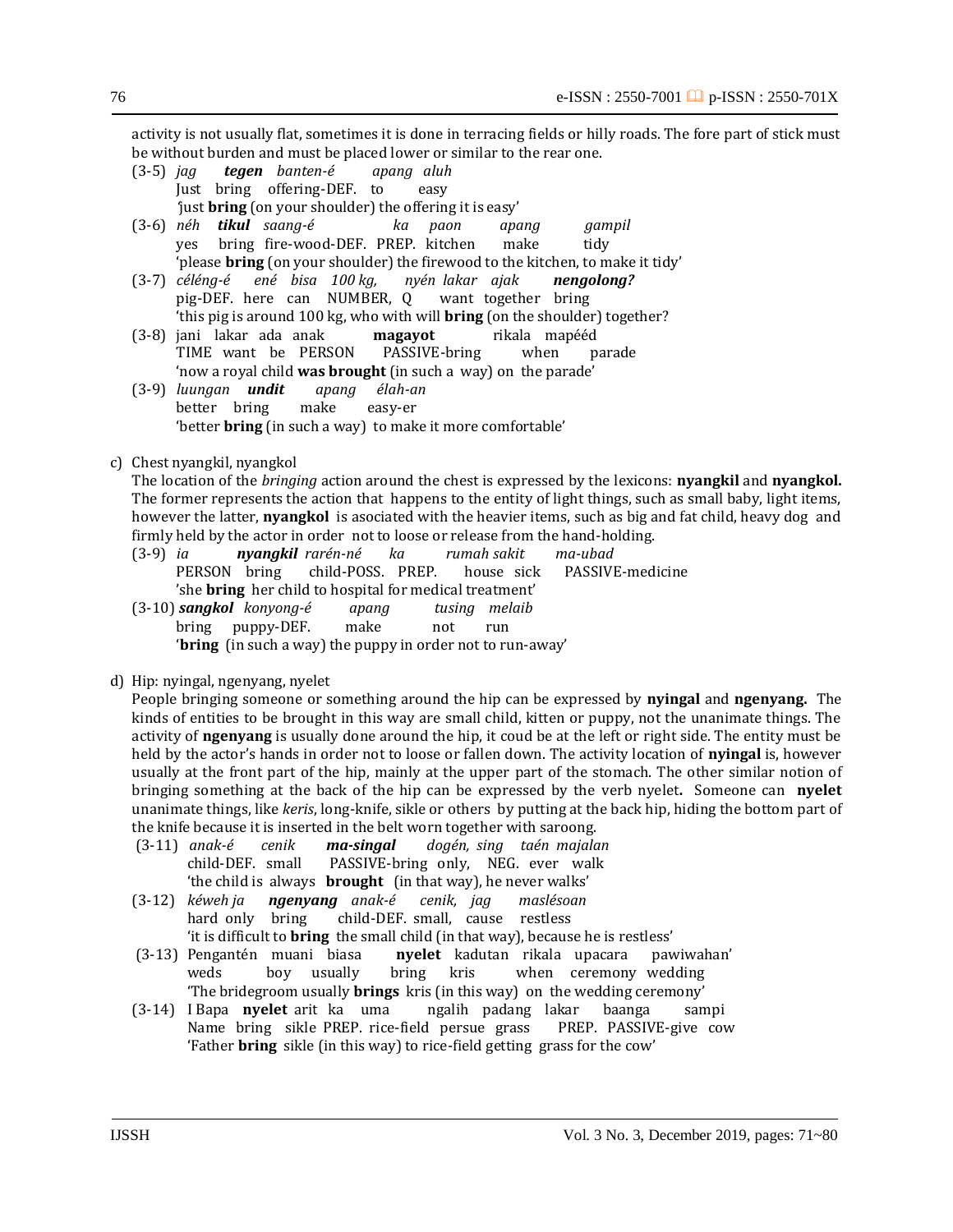### e) Stomach: ngadut, ngabin

The meaning of the verb **ngadut** is usually mapped as *bringing something* around the stomach. A purse or wallet is kept inside the woman's linen belt, or inside the man's saroong around the stomach. Semeone may **ngadut** a pack of cigarettes, money inside the purse, in a hidden location to make it secret, no other one will know the activity. The verb **ngabin** represents someone **bring** a small child, a bucket of flower, or a small container immediately around the front stomach while sitting usually. The sitting position is the sigificant reason to make it different from the verb **nyingal,** or **ngenyang** which indicates the standing position of the doer.

(3-15) *akuda suba ngadut roko kuting jani?* Q already bring cigarette until TIME

'how many packet of ciggarttes have you **brought** (in that way) so far'

- (3-16) *setondén mebhakti, abin malu tokasin-é, eda janga di tanah-é* time pray bring first bucket-DEF. NEG. put PREP. ground-DEF. 'before the praying, **bring** (in that way) the flower bucket, don't put it on the ground'
- (3-17) *mai abin-a I Putu apang tusing daki meguyang ditu*  PLACE bring-PASSIVE NAME make NEG. dirty sleep PLACE 'here I Putu I **bring** (in that way) in order not to be dirty sleeping retlessly there'

#### f) Back: ngandong

The location of **ngandong** activity is around the upper back, under the back shoulder. The entities to be brought in this way are: a sack of rice, a bigger child or something considered heavier than the things brought by **ngenyang** or **nyingal.**

- (3-18) *gegaén-né jani tuah ngandong karung* occupation-POSS. TIME only bring sack 'his daily work is now only **bringing** sack'
- (3-19) *yén kalah, nyak ngandong uli dini mulih?* Q loose, want bring from PLACE home 'who loses must **bring** (in that way) me from here home'
- g) Hands: néngténg, ningting, nadtad, nampa

The hand is such a popular place that it can be locations for anything brought by people. **Néngténg** is used to express the bringing activity for light entities, such as a beauty-case containing cosmetic items, a canned food, or a camera. **Ningting** is similar to **Néngténg,** but this verb refers to heavier entities, such as a big stone, a heavy basket full of manggoes or sack of flour. **Natdad** is used to express the meaning of carrying something heavy, like **ningting** but the position of the brought entity is closer to the ground. While **ningting** poses the brought entity is close to the hip. **Nampa** is bringing something in a unique way, the entities like: a glass, a plate is put on the opened upside palm of hand, like a waiter/waitress serving the customer in a restaurant.

- (3-20) *cai cara wartawan, néngténg kamera* PERSON as journalist, bring camera 'you are like a journalist, **bringing** a camera**'**
- (3-21) *selid sanja, murid-é ningting batu uli tukad-é* TIME pupil-DEF. bring stone PREP river-DEF. 'every day, pupils **bring** stone from the river'
- (3-22) *I Surya nadtad rantang ka sekolah*  NAME bring container PREP. school 'I Surya **brings** rice container to school'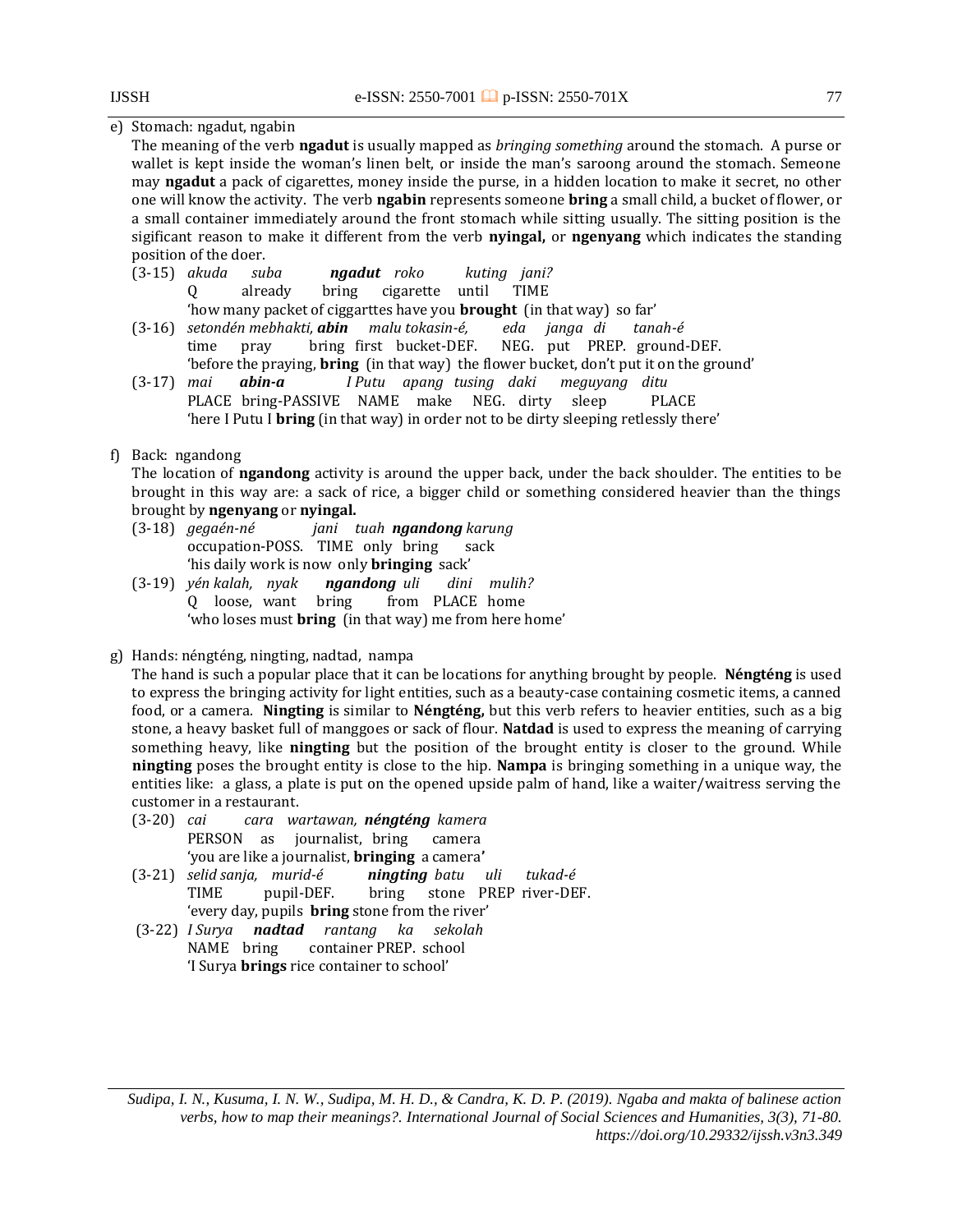

(source : https//en.wikipedia.org/wiki)

(3-23) pelayan di restoran **nampa** minuman ka pelanggan Servant PREP. restaurant bring beverage PREP. customer 'Waiter in restaurant **brings** glasses of beverage to the customers'

h) Arm-pits

In a relaxing situation people can **bring** something in his arm-pit. The entities can be a piece of paper, a small tool, or a file which is considered light and easy to slip inside. In some areas in Bali, this activity is expressed by **ngepit** or **nyelepit,** the former is usually spoken in the high-landed villages, but the latter is mostly found in the coastal areas.

- (3-24) *buku-né barak kepit(ke-epit) tekekang apang tusing ulung* book-DEF red PASSIVE-bring well make NEG. fall 'the red book **was** well **brought** to prevent it from being fallen down'
- (3-25) I Soma *nyelepit map di kébot sambil melaib*  NAME bring file PREP left, while run 'I Soma **brings** (in this way) the file in the left arm-pit while running'
- i) Mouth

A cat or a dog can bring something like her baby, bone, meat and other light things in her/his mouth. This action is represented by the meaning of verb **nangal.** In some occasion, this activity is not done only by animals (cat or dog), however by human being in a joking situation or kidding manner, such as *nangal pulpén* 'bringing a pen in his/her mouth', or in a relaxing manner, *nangal kunci motor* **'bringing** a car's key' in her/his mouth'

- (3-26) *Liu murid-é nangal pulpén yén suba kenyel nulis*  Many pupil-DEF bring pen if already tired writing 'many pupils **bring** pens (in such a way) if they are already tired'
- (3-27) *kija kuluk-é nangal balung* ? Q dog-DEF bring bone 'where is the dog **bringing** the bone?'

#### **4. Conclusion**

The mapping of the verb meaning *to bring* in Balinese language can imply the generic feature: *ngaba* and *makta*, however the rest of lexicons are used to denote certain part of the one's body as the location of the action. Since they refer to special location makes them implying specific feature. The specific feature is represented by lexicons, among others: *nyuun, negen, nyangkil, ngandong, ngenyang* and *nangal*. The interesting data found is that the verb *nangal* which is usally done by animal: dog, cat, in a relaxing situation can be expressed for bringing something on one's mouth by human being.

*Acknowledgments*

We would like to thank the Rector of Udayana University for funding this research and the key-informen who already gave clarification of data and the field workers who supported in collecting data. It is also a grateful occasion for us to appreciate the Editor of the International Journal for publishing this article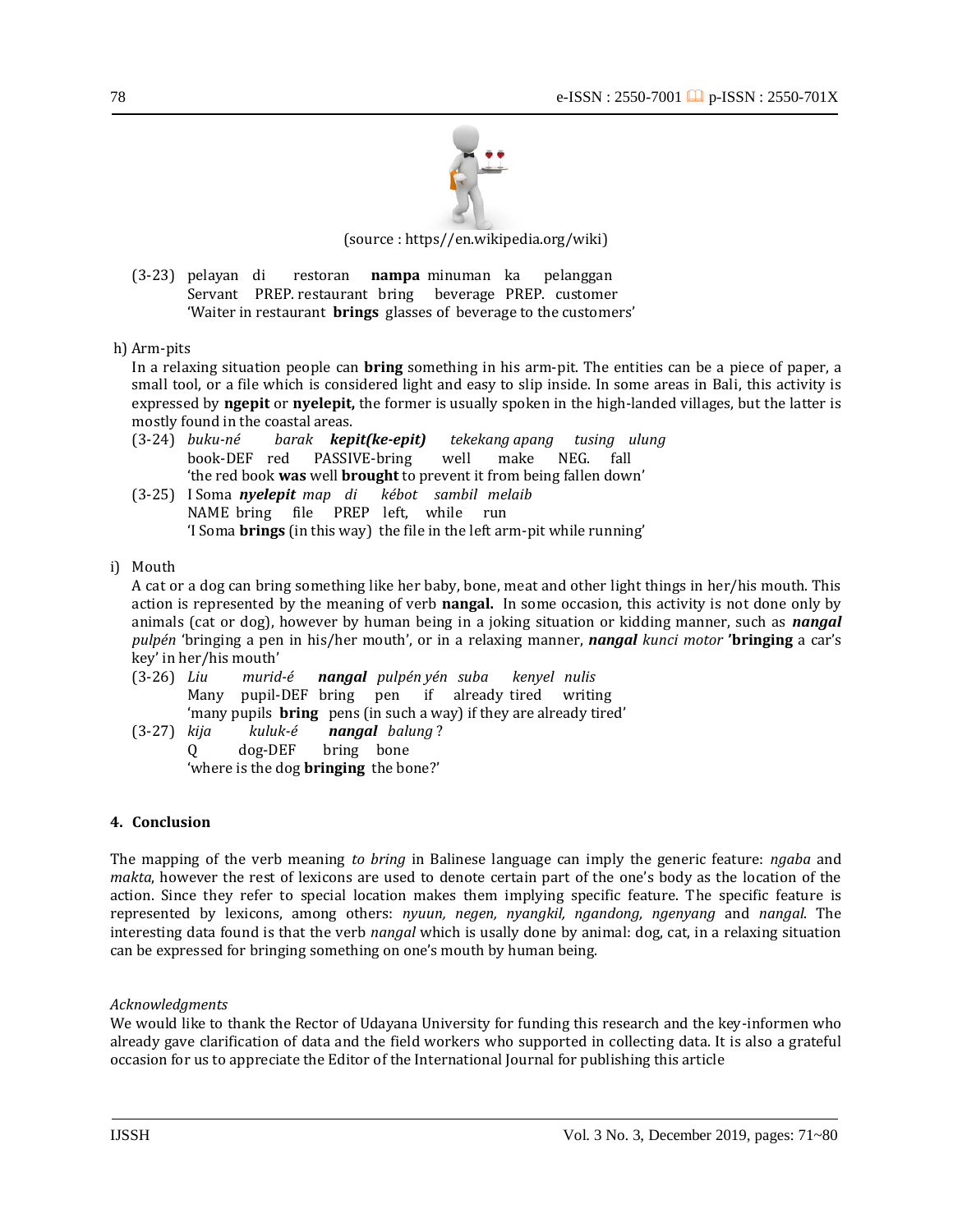#### 79

#### <span id="page-8-0"></span>**References**

Allan, K. (2001). Natural language semantics.

Bali governor Instruction no 88/2018 dealing with *The protection and usages of Balinese Script, Language and Literature.* (photoes source : https//en.wikipedia.org/wiki) 21/4/2019 means the date when the written data was published in the Newspaper 'Bali Orti'

Cargil, M., & Patrick, O. C. (2013). *Writing Scientific Research Articles*, second edition. Oxford: Wiley-Blackwell.

Indriyani, N. P. (2015). Lexical meaning: the beginning. *International Research Journal of Management, IT and Social Sciences*, *2*(7), 20-24.

Mourelatos, A. P. (1981). Events, processes, and states. *Syntax and semantics*, *14*, 191-212.

- Netra, I. M. (2016). Lexical representations of prototypes of semantic primitives in balinese tradition and their meaning configuration in english. *International Journal of Linguistics, Literature and Culture*, *2*(2), 38-49.
- Sudipa, I. N. (2004). Makna 'Bawa'dalam Bahasa Bali: Tinjauan Metabahasa Semantik Alami. *Dalam Wibawa Bahasa*.
- Suryasa, I. W., Prayoga, I. G. P. A., & Werdistira, I. (2017). An analysis of students motivation toward English learning as second language among students in Pritchard English academy (PEACE). *International journal of social sciences and humanities*, *1*(2), 43-50.

Suryasa, I. W., Sudipa, I. N., Puspani, I. A. M., & Netra, I. (2019). Translation of Krsna text and ideology. *International journal of social sciences and humanities*, *3*(1), 36-47.

Talmy, G. (1984). Syntax: A functional-typological Introduction. *Benjamins: Amsterdam*.

Van Valin, R. D., van Valin Jr, R. D., van Valin Jr, R. D., & LaPolla, R. J. (1997). *Syntax: Structure, meaning, and function*. Cambridge University Press.